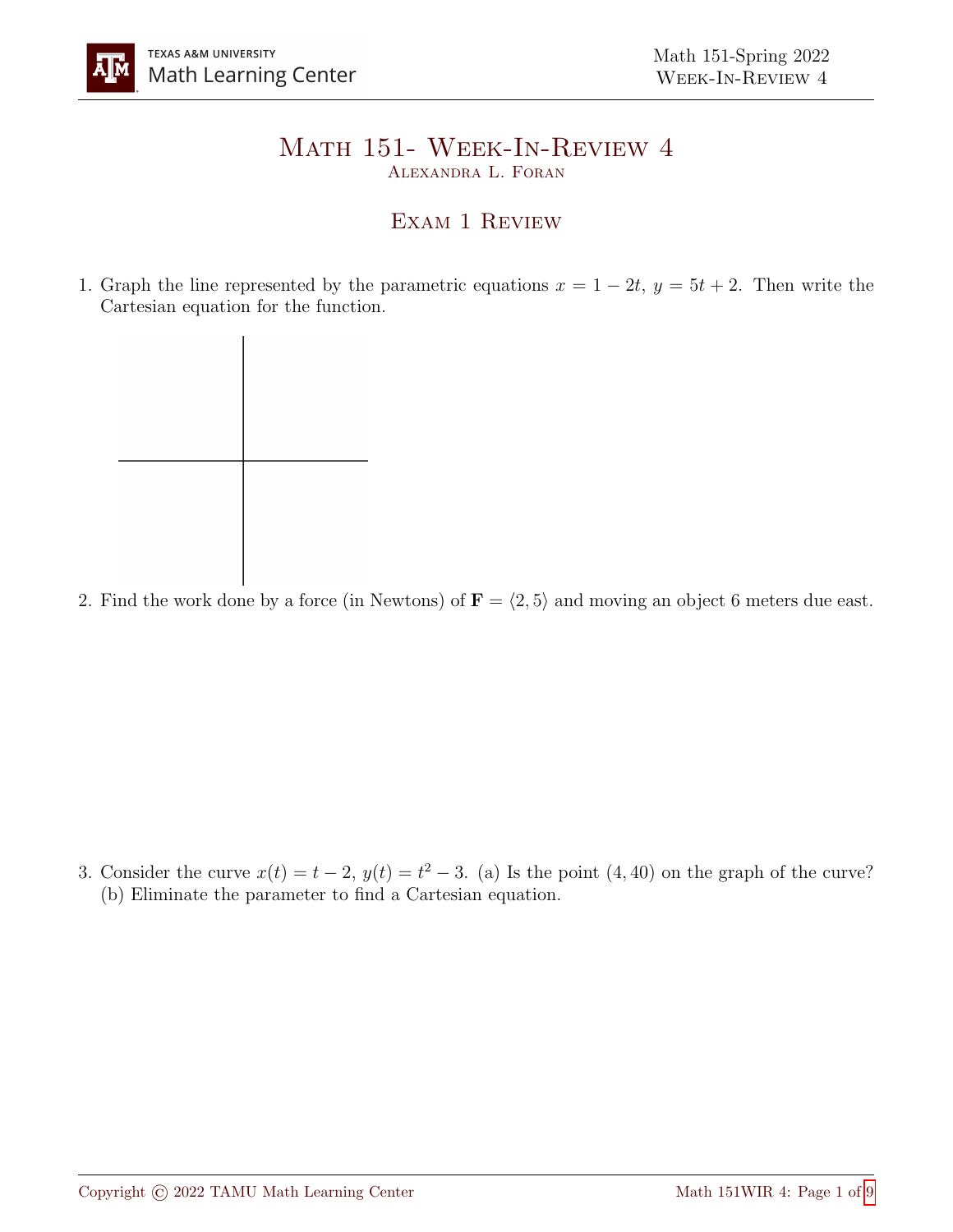

4. Describe the curve given by  $(2 + \cos(t))\mathbf{i} + (2 - \sin^2(t))\mathbf{j}$ .

5. Two forces simultaneously act on an object sitting at the origin. The forces are given by  $\mathbf{F}_1 =$  $\langle 2, -1 \rangle$  and  $\mathbf{F}_2 = \langle 3, 7 \rangle$ . Find the magnitude and direction of the resultant vector. Measure the direction from the positive x-axis.

6. Find the vector projection of **b** =  $\langle -3, -2 \rangle$  onto **a** =  $\langle -1, 5 \rangle$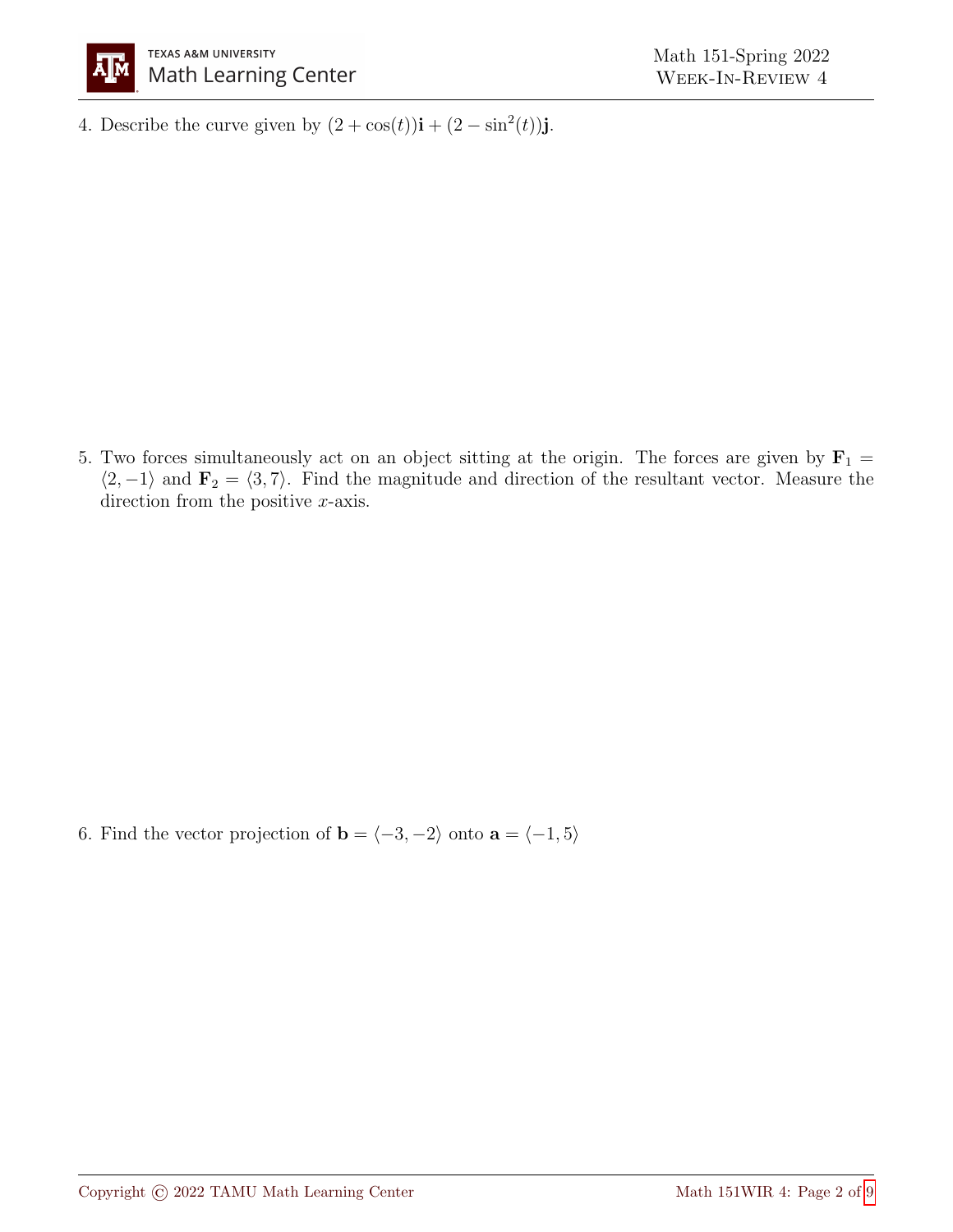

7. Find the distance from the point  $(1, -4)$  to the line  $3x + 2y = -2$ .

8. Evaluate  $\cos\left(2\arcsin\left(-\frac{2}{\pi}\right)\right)$ 7  $\setminus$ 

9. Express  $\csc(\tan(x))$  as an algebraic expression.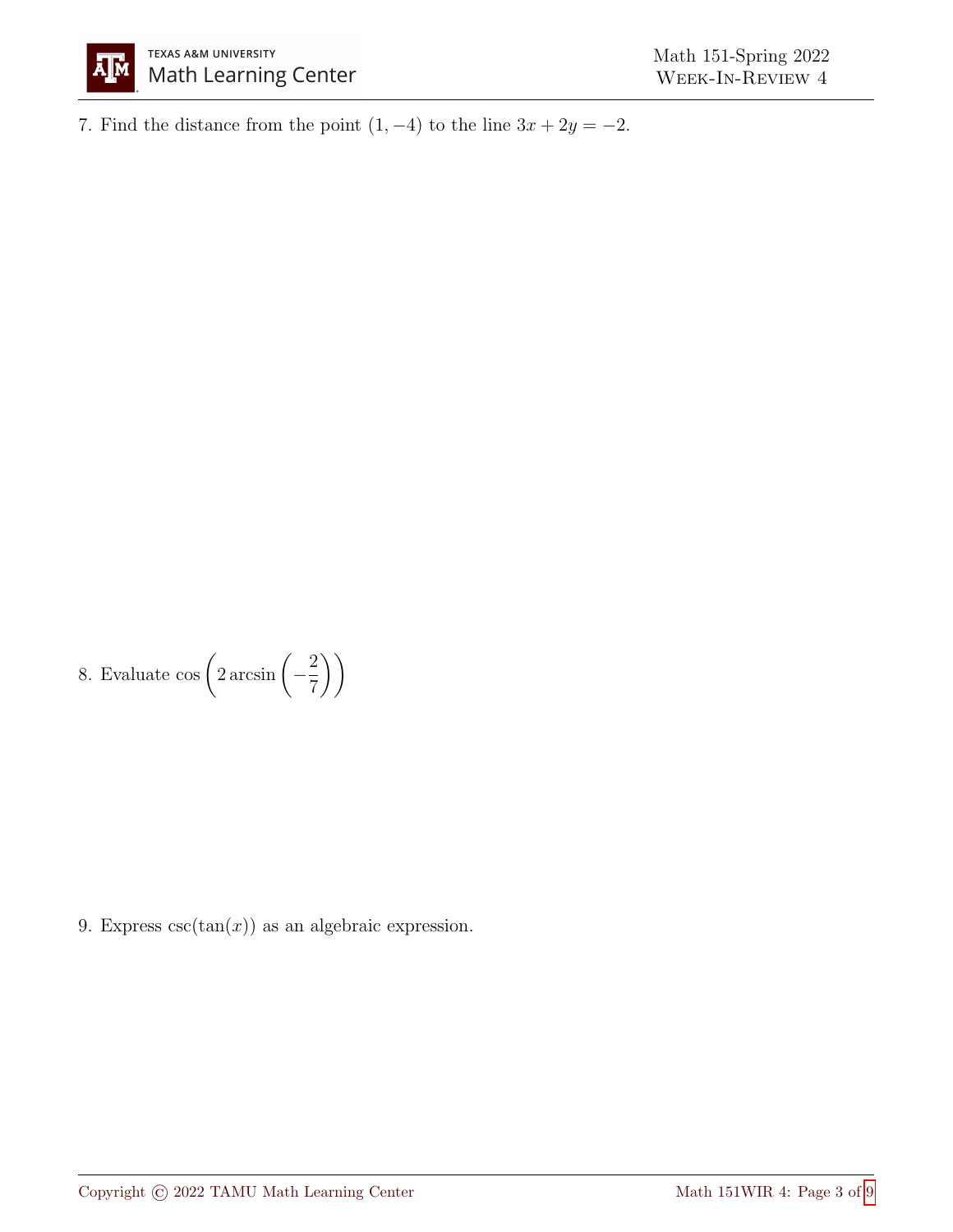

10. Find the vertical and horizontal asymptotes for the curve  $f(x) =$ √  $9x^6+1$  $\frac{6x+1}{x^3-4x^2-3x+12}.$ 

11. Use the limit definition to find the derivative,  $f'(x)$ , for  $f(x) = \sqrt{3-2x}$ . No points will be awarded for not using the limit definition of the derivative.

Find the equation of the tangent line for the above function at  $x = -1$ .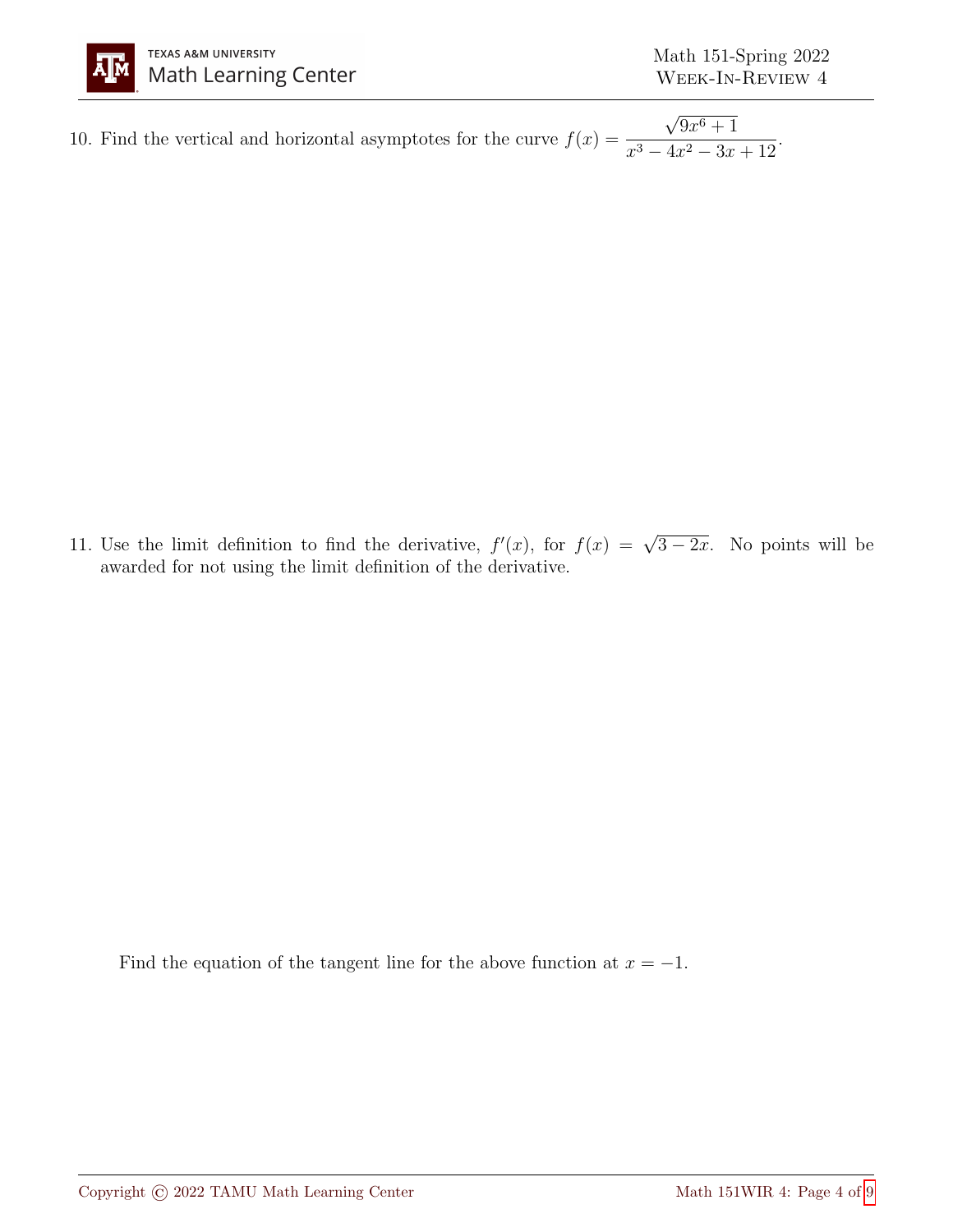12. Find the limit or prove it does not exist. Do not use L'Hôpital's Rule.

(a) 
$$
\lim_{x \to 2} \frac{\frac{2}{2x+1} - \frac{2}{5}}{x-2}
$$

(b) 
$$
\lim_{x \to -3} \frac{2x^4 - 162}{x + 3}
$$

(c) 
$$
\lim_{x \to -4} \frac{3+x}{(x+4)^2}
$$

(d) 
$$
\lim_{x \to 1^{-}} \frac{x^2 + 3x - 4}{|1 - x|}
$$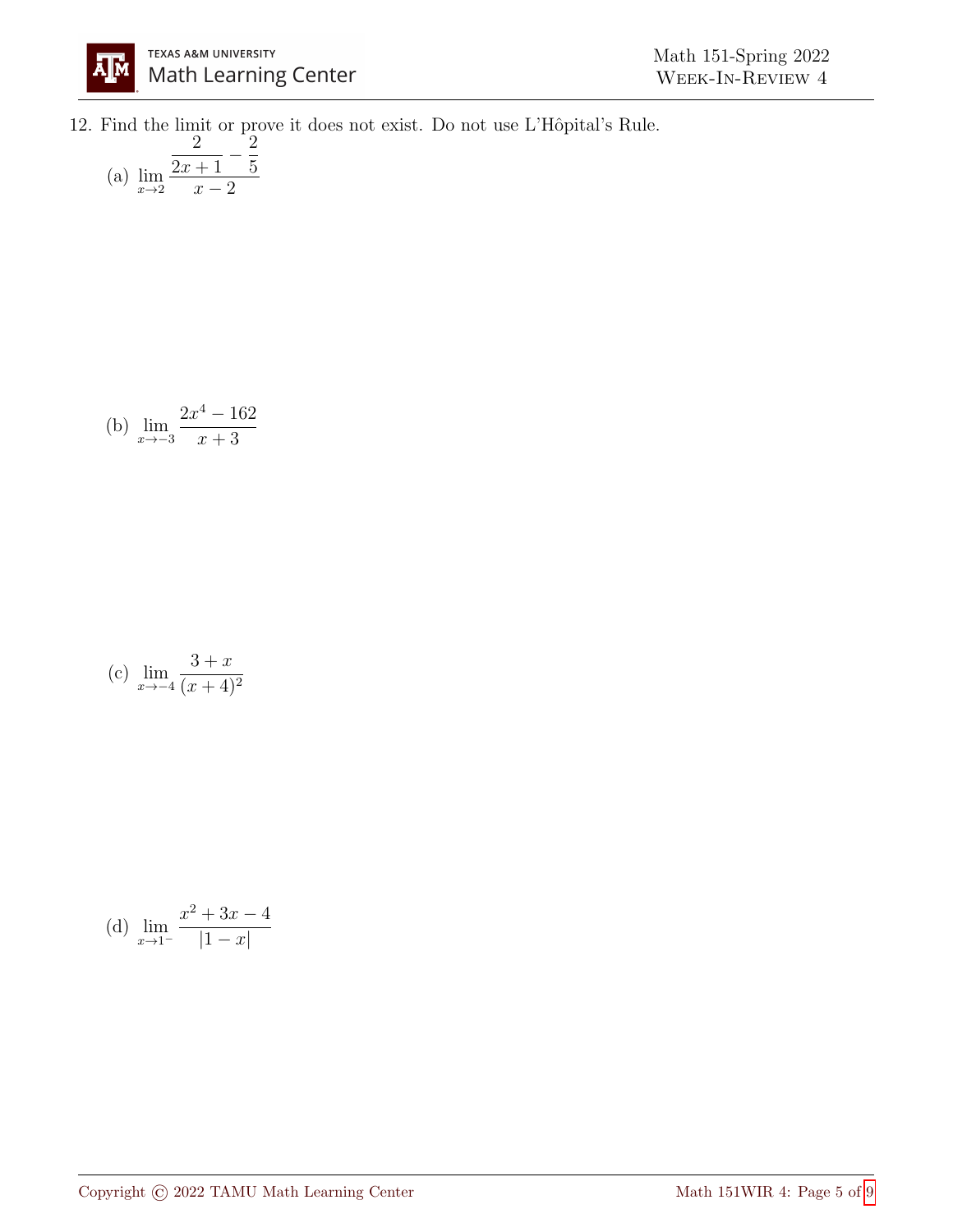

(e) 
$$
\lim_{x \to \infty} \frac{x^2 + 3x - 4}{3 + 5x - 7x^2}
$$

(f) 
$$
\lim_{x \to \infty} \frac{5 - 4x}{\sqrt{9x^2 + 2x}}
$$

$$
(g) \lim_{x \to -\infty} e^2 x + 1
$$

(h) 
$$
\lim_{x \to -\frac{1}{2}^+} \left(\frac{3}{e}\right)^{x/(4x+2)}
$$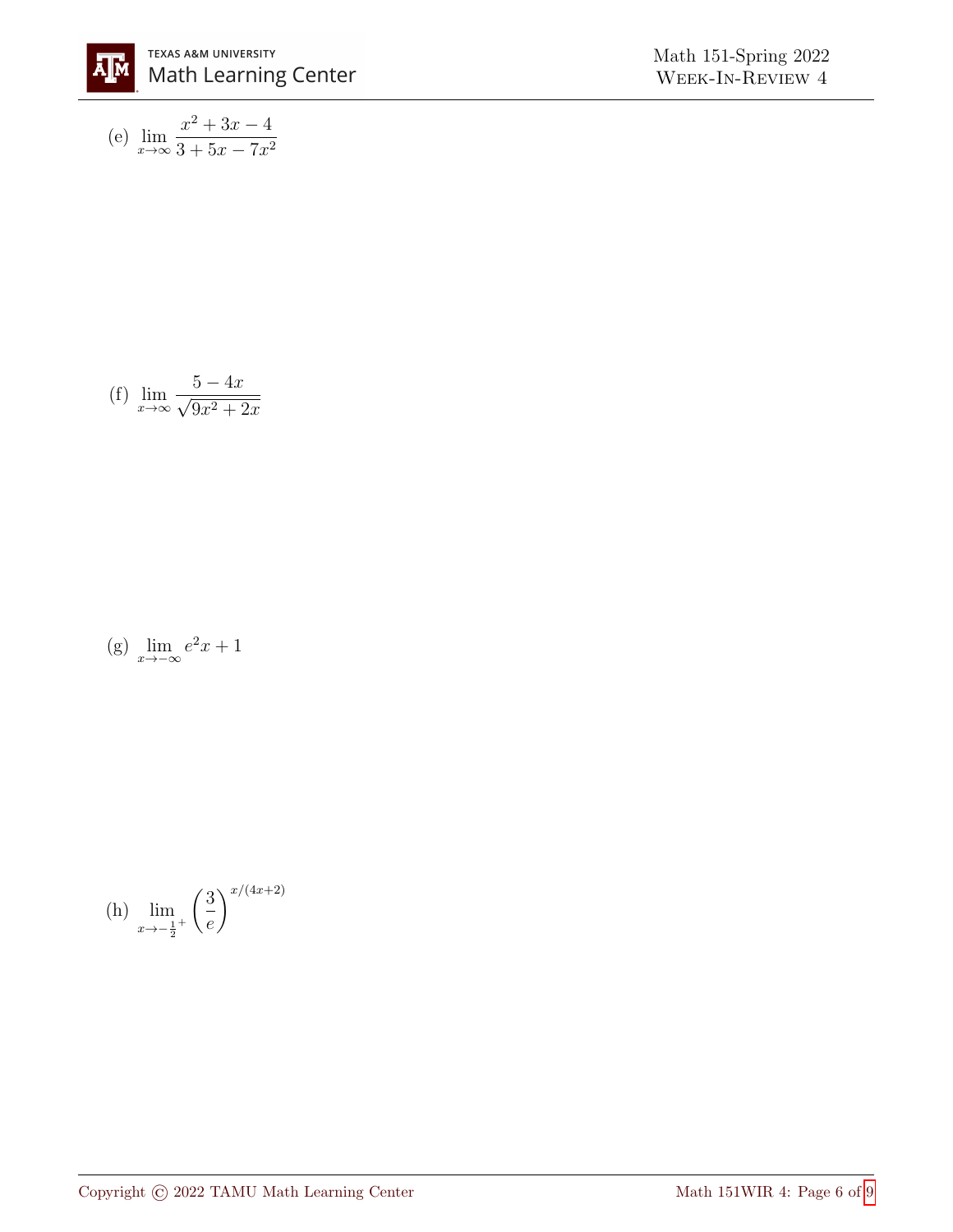

(i)  $\lim_{x \to \infty} [\log(3x^2 - 4) - \log(1 + 5x^2)]$ 

(j) 
$$
\lim_{x \to \infty} \frac{3e^{-5x} + 9e^{3x}}{7e^{-5x} - 3e^{3x}}
$$

$$
\lim_{x \to -\infty} \frac{3e^{-5x} + 9e^{3x}}{7e^{-5x} - 3e^{3x}}
$$

13. Which of following intervals must contain a solution to the equation  $2x^3 + 16x + 3 = 18$ ?  $(a)$  [-2, -1]  $(b)$  [-1, 0]

- (c) [0, 1]
- (d)  $[1, 2]$
- (e) [2, 3]

14. Given  $f(x) =$  $\sqrt{ }$  $\left| \right|$  $\mathcal{L}$  $x^2 - 5a$  if  $x < -1$ a $x^2$  if  $-1 \le x \le 2$  $3ax + b$  if  $x > 2$ . Find values for  $a$  and  $b$  that make the function continuous everywhere.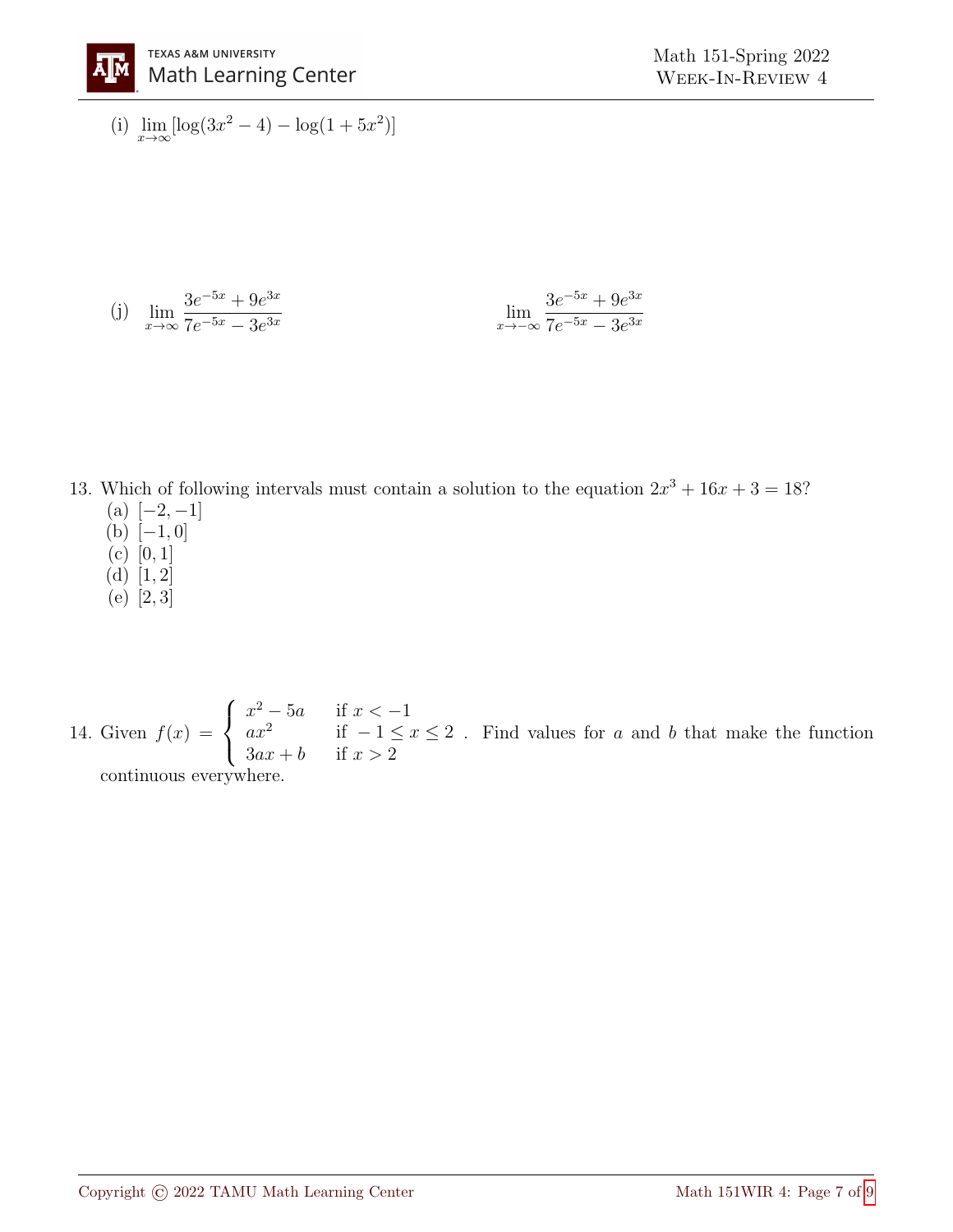

15. Given  $-2x + 1 \le f(x) \le 3x^2$ , compute  $\lim_{x \to -1} f(x)$ .